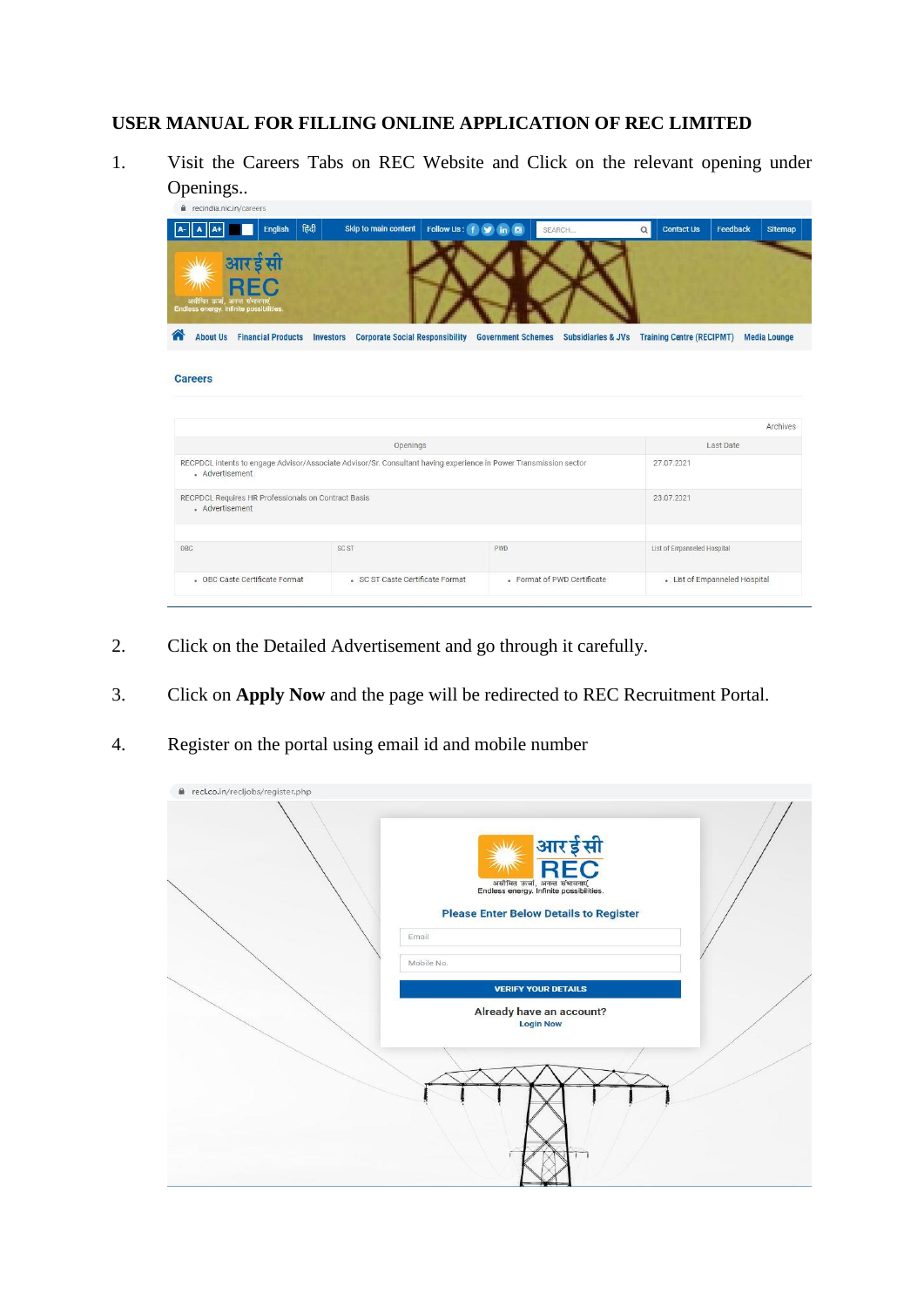5. Login to the portal using registered email id/ mobile number.



L,

| <mark>आरईसी</mark><br>REC<br>असीमित ऊर्जा, अनन्त संभावनाएं<br>Endless energy. Infinite possibilities. |
|-------------------------------------------------------------------------------------------------------|
| <b>Please Enter Login Details</b><br>Email / Mobile No.<br>                                           |
| <b>9e7e38</b><br>Enter Security Code<br><b>SIGN IN</b>                                                |
| <b>Forgot Password?</b><br>Don't have an account?<br><b>Register Now</b>                              |
|                                                                                                       |

6. Click on CURRENT OPPORTUNITIES and click on Apply Now to start application for the desired post.

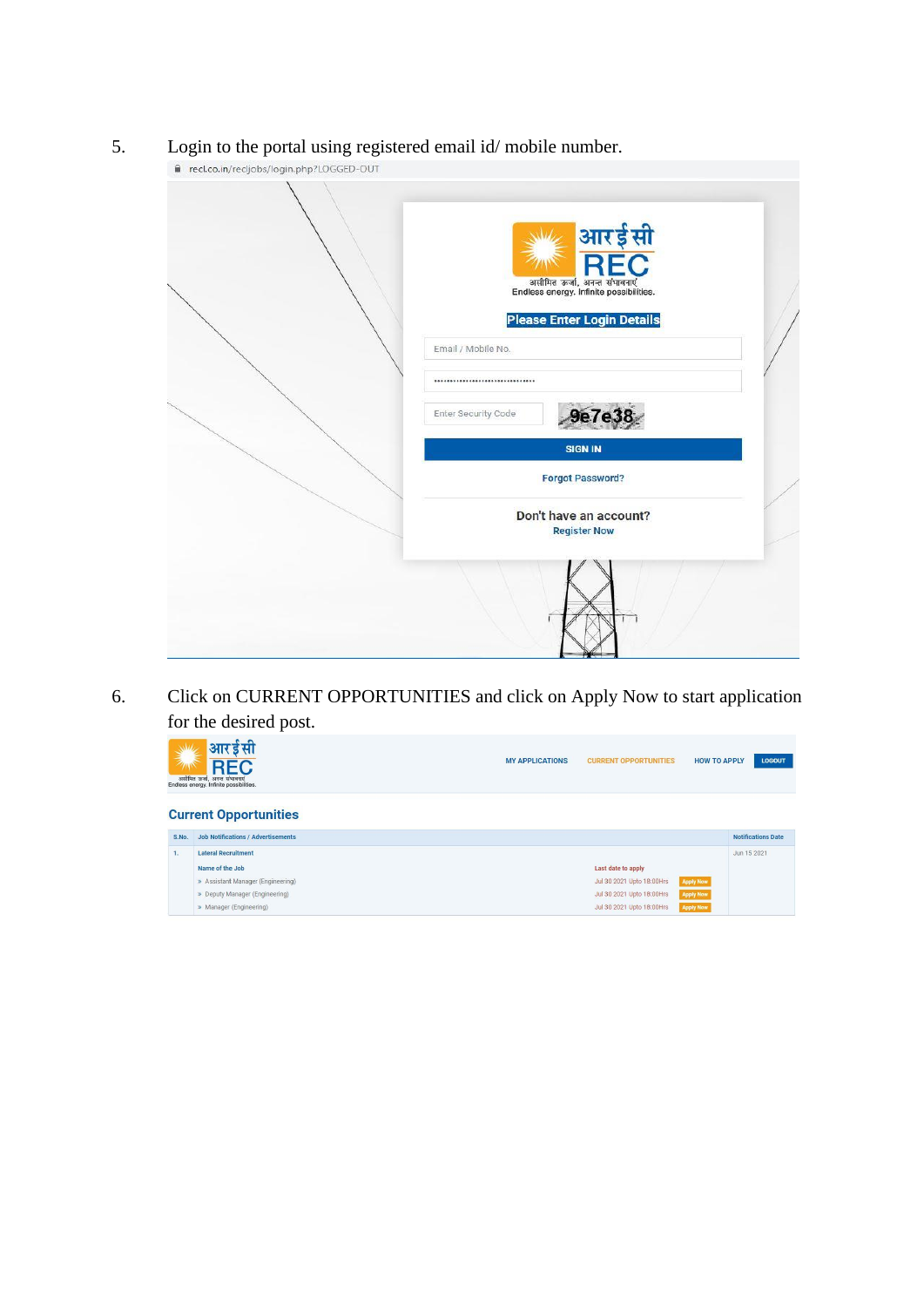7. Make entry for various relevant fields in the 'Personal Particulars' Tab and upload relevant documents

| <b>Personal Particulars</b>                                                          | <b>Preliminary Details</b> | <b>Educational Qualification</b> | <b>Experience Details</b> | <b>Other Details</b>                                                                                                                                                           |               |       |       |        |                    |
|--------------------------------------------------------------------------------------|----------------------------|----------------------------------|---------------------------|--------------------------------------------------------------------------------------------------------------------------------------------------------------------------------|---------------|-------|-------|--------|--------------------|
| <b>Personal Particulars</b>                                                          |                            |                                  |                           |                                                                                                                                                                                |               |       |       |        |                    |
|                                                                                      |                            |                                  |                           | Upload recent<br>coloured passport<br>size photograph<br><b>Click here to Upload</b><br>Size (150PX) x (200PX) &<br>file type should be .jpg/.png<br>& should not exceed 100KB |               |       |       |        |                    |
| 1) Title*                                                                            |                            |                                  |                           | Mr.                                                                                                                                                                            |               |       |       |        | $\ddot{\bullet}$   |
| 2) First Name *                                                                      |                            |                                  |                           |                                                                                                                                                                                |               |       |       |        |                    |
| 3) Middle Name                                                                       |                            |                                  |                           |                                                                                                                                                                                |               |       |       |        |                    |
| 4) Last Name                                                                         |                            |                                  |                           |                                                                                                                                                                                |               |       |       |        |                    |
| 5) Father's / Husband's name *                                                       |                            |                                  |                           | G Father's Name C Husband's Name                                                                                                                                               |               |       |       |        |                    |
|                                                                                      |                            |                                  |                           | Enter Father's Name                                                                                                                                                            |               |       |       |        |                    |
| 6) Nationality *                                                                     |                            |                                  |                           | - Select One -                                                                                                                                                                 |               |       |       |        | $\div$             |
| 7) Date of Birth *                                                                   |                            |                                  |                           |                                                                                                                                                                                |               |       |       |        | 篇                  |
|                                                                                      |                            |                                  |                           | Please upload supporting document *<br>File type should be .jpg/.png/.pdf & should not exceed 1MB.                                                                             |               |       |       |        |                    |
| 8) Age as on cut off date(Jun 30 2021)                                               |                            |                                  |                           | Upload                                                                                                                                                                         |               |       |       |        |                    |
|                                                                                      |                            |                                  |                           | Years                                                                                                                                                                          | <b>Months</b> | Days  |       |        |                    |
| 9) Gender *                                                                          |                            |                                  |                           | O Male O Female O Transgender                                                                                                                                                  |               |       |       |        |                    |
| 10) Mobile Number *                                                                  |                            |                                  |                           | 7982970324                                                                                                                                                                     |               |       |       |        |                    |
| 11) E-mail ID*                                                                       |                            |                                  |                           | arupbanerjee@recl.in                                                                                                                                                           |               |       |       |        |                    |
| 12) Address for communication                                                        |                            |                                  |                           |                                                                                                                                                                                |               |       |       |        |                    |
| 12.1) Address Line1 *                                                                |                            |                                  |                           |                                                                                                                                                                                |               |       |       |        |                    |
| 12.2) Address Line2                                                                  |                            |                                  |                           |                                                                                                                                                                                |               |       |       |        |                    |
| 12.3) City/Town *                                                                    |                            |                                  |                           |                                                                                                                                                                                |               |       |       |        |                    |
| 12.4) Country *                                                                      |                            |                                  |                           | - Select One -                                                                                                                                                                 |               |       |       |        | $\div$             |
|                                                                                      |                            |                                  |                           |                                                                                                                                                                                |               |       |       |        |                    |
|                                                                                      |                            |                                  |                           |                                                                                                                                                                                |               |       |       |        |                    |
|                                                                                      |                            |                                  |                           |                                                                                                                                                                                |               |       |       |        |                    |
|                                                                                      |                            |                                  |                           | -Select State of Domicile-                                                                                                                                                     |               |       |       |        | $\hat{\mathbf{v}}$ |
| 12.5) State *<br>12.6) Postal Code<br>13) State of Domicile<br>14) Languages Known * |                            |                                  |                           | LANGUAGE                                                                                                                                                                       | Read          | Write | Speak | Delete |                    |

Entries with Red (\*) are mandatory fields

Click on SAVE AND CONTINUE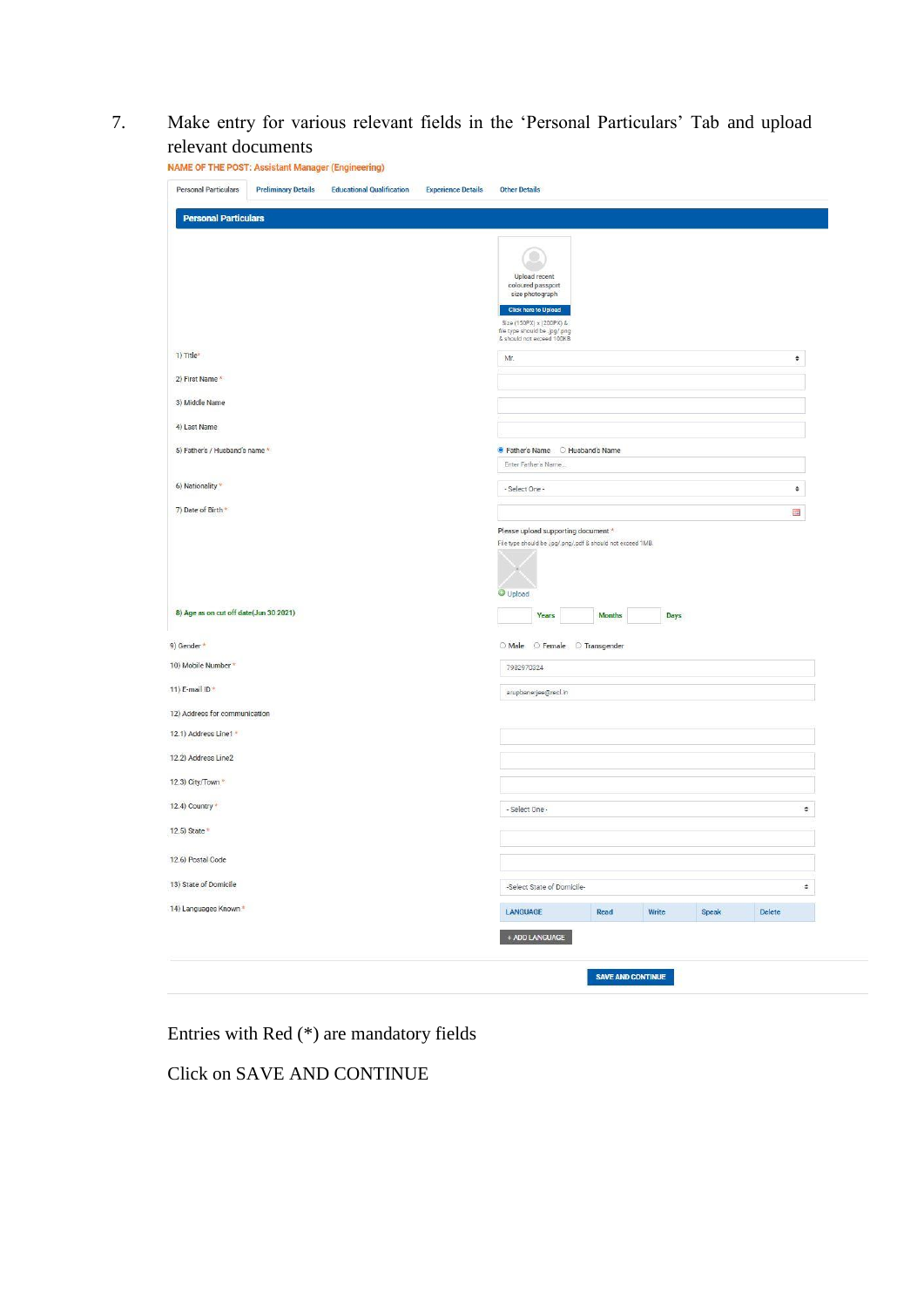8. Make entry for various relevant fields in the 'Preliminary Details' Tab and upload relevant documents

|                                                                                          | <b>NAME OF THE POST: Assistant Manager (Engineering)</b>      |                                  |                           |                      |              |                  |                          |
|------------------------------------------------------------------------------------------|---------------------------------------------------------------|----------------------------------|---------------------------|----------------------|--------------|------------------|--------------------------|
| <b>Personal Particulars</b>                                                              | <b>Preliminary Details</b>                                    | <b>Educational Qualification</b> | <b>Experience Details</b> | <b>Other Details</b> |              |                  |                          |
| <b>Preliminary Details</b>                                                               |                                                               |                                  |                           |                      |              |                  |                          |
| 15) Category*                                                                            |                                                               |                                  |                           |                      | -Select One- |                  |                          |
| (If yes, Specify)                                                                        | 16) Whether belonging to Minority community *                 |                                  |                           | ○ Yes ● No           |              |                  |                          |
|                                                                                          | 17) Are you a Domicile of J&K during 1.1.1980 to 31.12.1989 * |                                  |                           | ○ Yes ● No           |              |                  |                          |
| 18) Whether Ex-Serviceman *<br>If Yes, Please indicate total number of years of service. |                                                               |                                  |                           | ○ Yes ● No           |              |                  |                          |
| If yes indicate the type of disability                                                   | 19) Whether person with benchmark (>40%) Disabilities *       |                                  |                           | ○ Yes ● No           |              |                  |                          |
| 20) Whether REC employee *                                                               |                                                               |                                  |                           | ○ Yes ● No.          |              |                  |                          |
|                                                                                          |                                                               |                                  |                           |                      |              | <b>G GO BACK</b> | <b>SAVE AND CONTINUE</b> |

## Job Application - Fill all details in capital letters

## Click on SAVE AND CONTINUE

9. Make entry for various relevant fields in the 'Educational Qualification' Tab and upload relevant documents

| <b>Personal Particulars</b> | <b>Preliminary Details</b> | <b>Educational Qualification</b>                                                                                       | <b>Experience Details</b>       | <b>Other Details</b>   |                |                             |                                 |                             |                                                                                  |
|-----------------------------|----------------------------|------------------------------------------------------------------------------------------------------------------------|---------------------------------|------------------------|----------------|-----------------------------|---------------------------------|-----------------------------|----------------------------------------------------------------------------------|
|                             |                            | 21) Educational Qualification (Starting from the highest qualification till 10th) - Please upload supporting documents |                                 |                        |                |                             |                                 |                             |                                                                                  |
| <b>Oualification</b>        | Month & Year of Passing    | Board OR University OR Institute                                                                                       | Main Subjects OR Specialization | Total OR Maximum marks | Marks Obtained | Percentage of marks OR CGPA | Division                        | Mode                        | Upload document<br>(File type should be .jpg/.png/.pdf & should not exceed 1M9.) |
|                             | <b>MM/YYYY</b>             |                                                                                                                        |                                 |                        |                |                             | Select Division<br>$\checkmark$ | Select Mode<br>$\checkmark$ | Choose File   No file chosen                                                     |
|                             | MM/YYYY                    |                                                                                                                        |                                 |                        |                |                             | Select Division<br>$\ddot{}$    | Select Mode<br>$\checkmark$ | Choose File No file chosen                                                       |
|                             | <b>MM/YYYY</b>             |                                                                                                                        |                                 |                        |                |                             | Select Division<br>$\checkmark$ | Select Mode<br>$\checkmark$ | Choose File No file choses                                                       |

Fill Educational qualification in reverse chronological order (starting from the highest qualification till  $10<sup>th</sup>$ ). Add more rows if required.

Upload supporting document (as mentioned in the detailed advertisement) pertaining to each qualification. All requisite documents pertaining to each educational qualification should be merged into a single pdf file.

Click on SAVE AND CONTINUE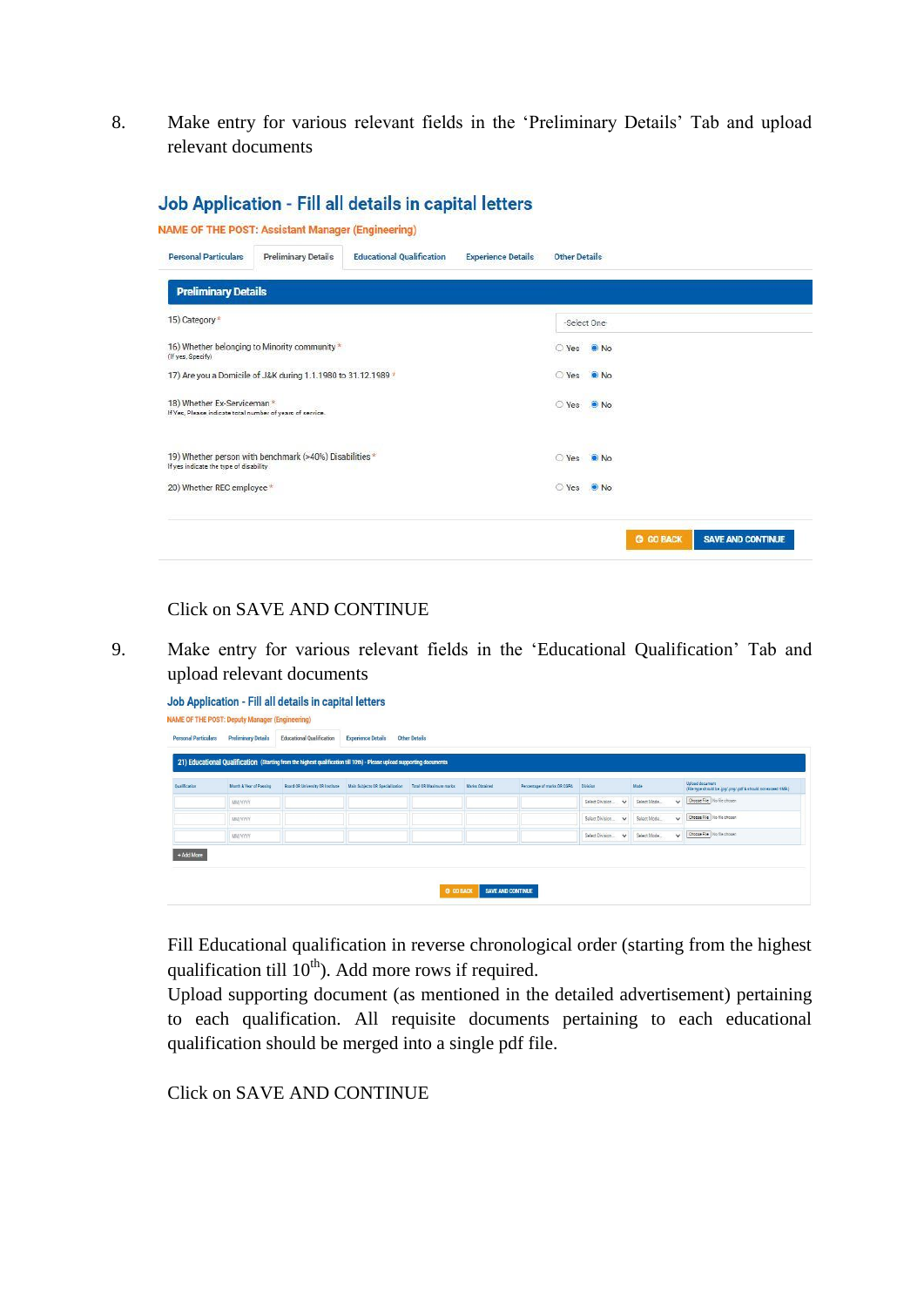10. Make entry for various relevant fields in the 'Experience Detail' Tab and upload relevant documents

| <b>Personal Particulars</b> | <b>Preliminary Details</b>                                                           | <b>Educational Qualification</b> | <b>Experience Details</b>                                                         | <b>Other Details</b> |                |                          |           |                     |   |                                                                            |                                                                                                |
|-----------------------------|--------------------------------------------------------------------------------------|----------------------------------|-----------------------------------------------------------------------------------|----------------------|----------------|--------------------------|-----------|---------------------|---|----------------------------------------------------------------------------|------------------------------------------------------------------------------------------------|
|                             | 22) Experience Details (Starting from current.) - Please upload supporting documents |                                  |                                                                                   |                      |                |                          |           |                     |   |                                                                            |                                                                                                |
| Name of Organization        | Type of the employer                                                                 | Position Held                    | Pay Scale in case of Govt./ PSU employee/ CTC in respect of Private Sector (Lakhs | /annum)              |                | Nature of Appointment    |           | Duration            |   | Nature of duties/ responsibilities (Job<br>Profile)<br>upto 250 characters | Upload proof of employment<br>(File type should be .jpg/.png/.pdf & should not exceed<br>TMR.) |
|                             | ٠<br>-Select One-                                                                    |                                  |                                                                                   |                      |                | -Select One-             | $\bullet$ | <b>B</b> To<br>From | 鬸 | Enter your message here, maximum<br>250 characters                         | Choose File No file chosen                                                                     |
|                             |                                                                                      |                                  |                                                                                   |                      |                |                          |           |                     |   | 250 Characters Remaining of Maximum<br>250                                 |                                                                                                |
| + Add More                  |                                                                                      |                                  |                                                                                   |                      |                |                          |           |                     |   |                                                                            |                                                                                                |
| (System Calculated)         | 23) Total Experience (as on Cut-Off Date - Jun 30 2021)                              |                                  |                                                                                   | Years<br>$\circ$     | $\overline{0}$ | Months<br>$\overline{0}$ | Days      |                     |   |                                                                            |                                                                                                |
| (excluding teaching period) | 24) Total Post Qualification Executive Experience                                    |                                  |                                                                                   | Years<br>$\circ$     | $\bullet$      | Months<br>$\overline{0}$ | Days      |                     |   |                                                                            |                                                                                                |

Fill Experience details in reverse chronological order (starting from current/ latest job). Add more rows if required.

Upload supporting document (as mentioned in the detailed advertisement) pertaining to each experience/ employment. All requisite documents pertaining to each experience/ employment should be merged into a single pdf file.

Fill the total executive experience (excluding teaching experience) post attaining minimum requisite qualification as mentioned in the detailed advertisement in the **Total Post Qualification Executive Experience.**

Click on SAVE AND CONTINUE

11. Make entry for various relevant fields in the 'Other Details' Tab and upload relevant documents

| <b>Personal Particulars</b><br><b>Preliminary Details</b><br><b>Educational Qualification</b><br><b>Experience Details</b><br><b>Other Details</b> |                                                                                        |
|----------------------------------------------------------------------------------------------------------------------------------------------------|----------------------------------------------------------------------------------------|
| <b>Other Details</b>                                                                                                                               |                                                                                        |
| 25) Why do you think you are most suited for the position advertised? *<br>(upto 1000 characters)                                                  |                                                                                        |
| 1000 Characters Remaining of Maximum 1000<br>26) Any Other Achievements/Remarks<br>(upto 250 characters)                                           |                                                                                        |
|                                                                                                                                                    |                                                                                        |
| 250 Characters Remaining of Maximum 250                                                                                                            |                                                                                        |
| 27) Place *                                                                                                                                        | Signature of the Candidate                                                             |
| 20-07-2021 11:42:06<br>Date                                                                                                                        | <b>Upload</b>                                                                          |
|                                                                                                                                                    | Size (200PX) x (150PX) &<br>file type should be .jpg/.png<br>& should not exceed 100KB |

Click on SAVE and then PREVIEW APPLICATION.